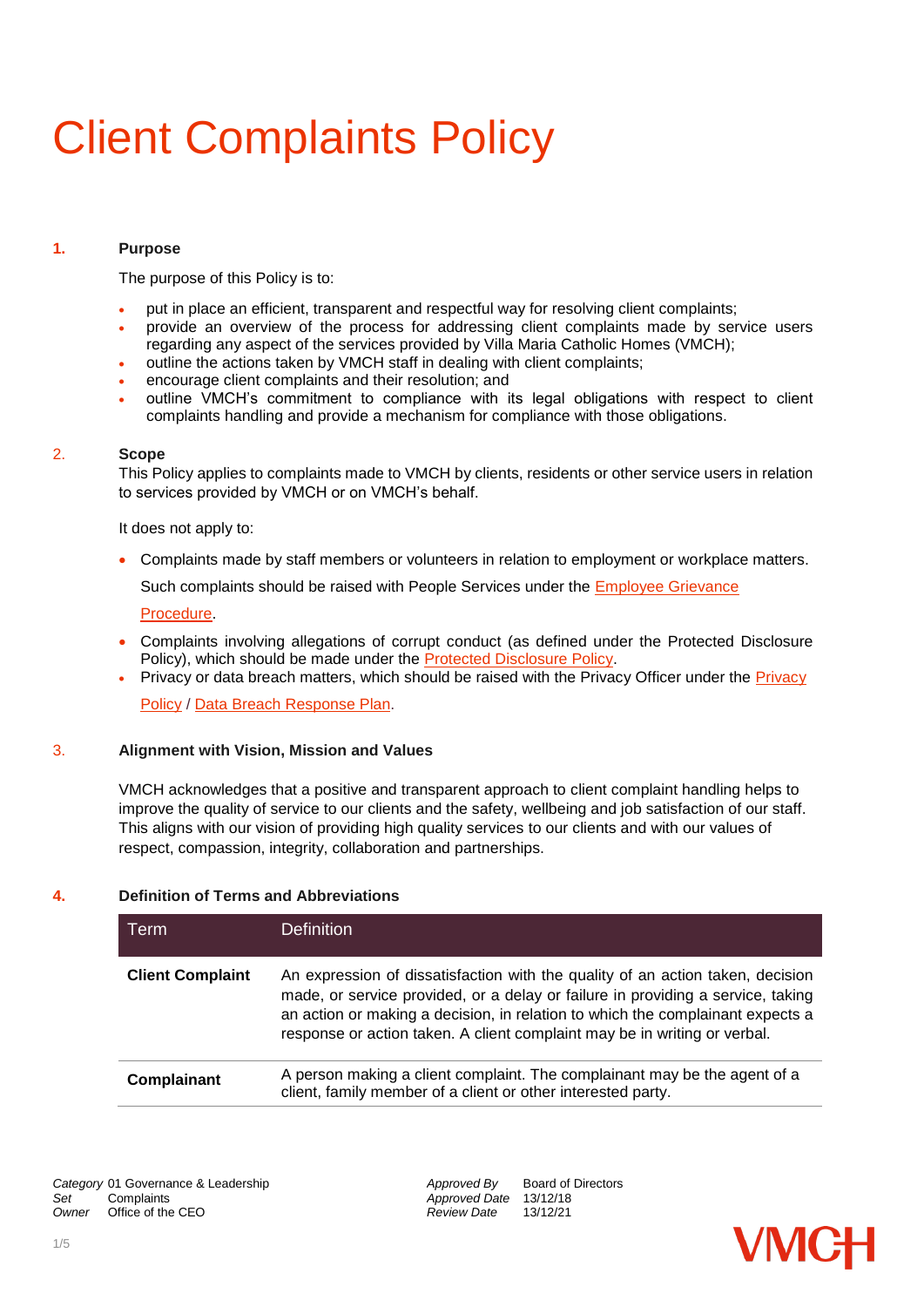| Term              | <b>Definition</b>                                                                                                                                               |
|-------------------|-----------------------------------------------------------------------------------------------------------------------------------------------------------------|
| <b>Feedback</b>   | Commentary on a service, which is provided for the information of the service<br>provider but in relation to which a formal response or action is not expected. |
| <b>Respondent</b> | The person who is the subject of a client complaint (if the client complaint is<br>about the conduct of an individual).                                         |

## **5. Guiding Principles**

VMCH encourages complaints from clients and the timely resolution of complaints. VMCH recognises an individual's right to complain and requires all staff to be committed to effective and timely complaint resolution. VMCH is committed to the following principles in relation to complaints handling:

## **Accessibility**

- All residents, resident's agents or family members, clients and service users of VMCH are informed of their right to complain, how to do it, where to do it and how the client complaint will be handled.
- People with a range of needs can easily make a client complaint, and staff will actively assist them to navigate the client complaints process.
- Client complaints may be in writing or verbal. If verbal, a staff member will record the client complaint. Once recorded, the staff member will lodge the recorded client complaint with the manager of the service to which the complaint relates.
- People may need or prefer a support person or representative to support, assist and/or represent them in relation to a client complaint. VMCH will communicate in the manner preferred by and consented to by the complainant.

## **Flexibility**

- VMCH staff are empowered to resolve complaints promptly and with as little formality as possible.
- We adopt flexible approaches to service delivery and problem solving to enhance accessibility for people making complaints with or through their representatives.

#### **Responsiveness**

 VMCH promptly acknowledges receipt of client complaints. We assess and prioritise complaints in accordance with the urgency and/or seriousness of the issues raised. If a matter concerns an immediate risk to safety or security, the response is immediate and is escalated appropriately.

#### **Transparency and Openness**

- VMCH is committed to open communication and open disclosure in relation to feedback and client complaints.
- We inform complainants as soon as possible of:
	- o the expected timeframes for our actions;
	- o the progress of the client complaint and reasons for any delay; and
	- o the possible or likely outcome of their client complaint.
- Where we find that we have made an error or that any aspect of our service and care was not in keeping with our high standards, we acknowledge the issue and take steps to remedy the situation. Remedies may include:
	- o an apology,
	- $\circ$  an explanation of why the error occurred and the steps taken to prevent it happening again,
	- $\circ$  the reversal of a decision and/or
	- the resolution sought by the complainant.
- Where we have made a serious error, which has resulted in harm to a person receiving care from us, we will provide an apology as early as possible. We will also advise of the steps taken to ensure that the error does not reoccur.

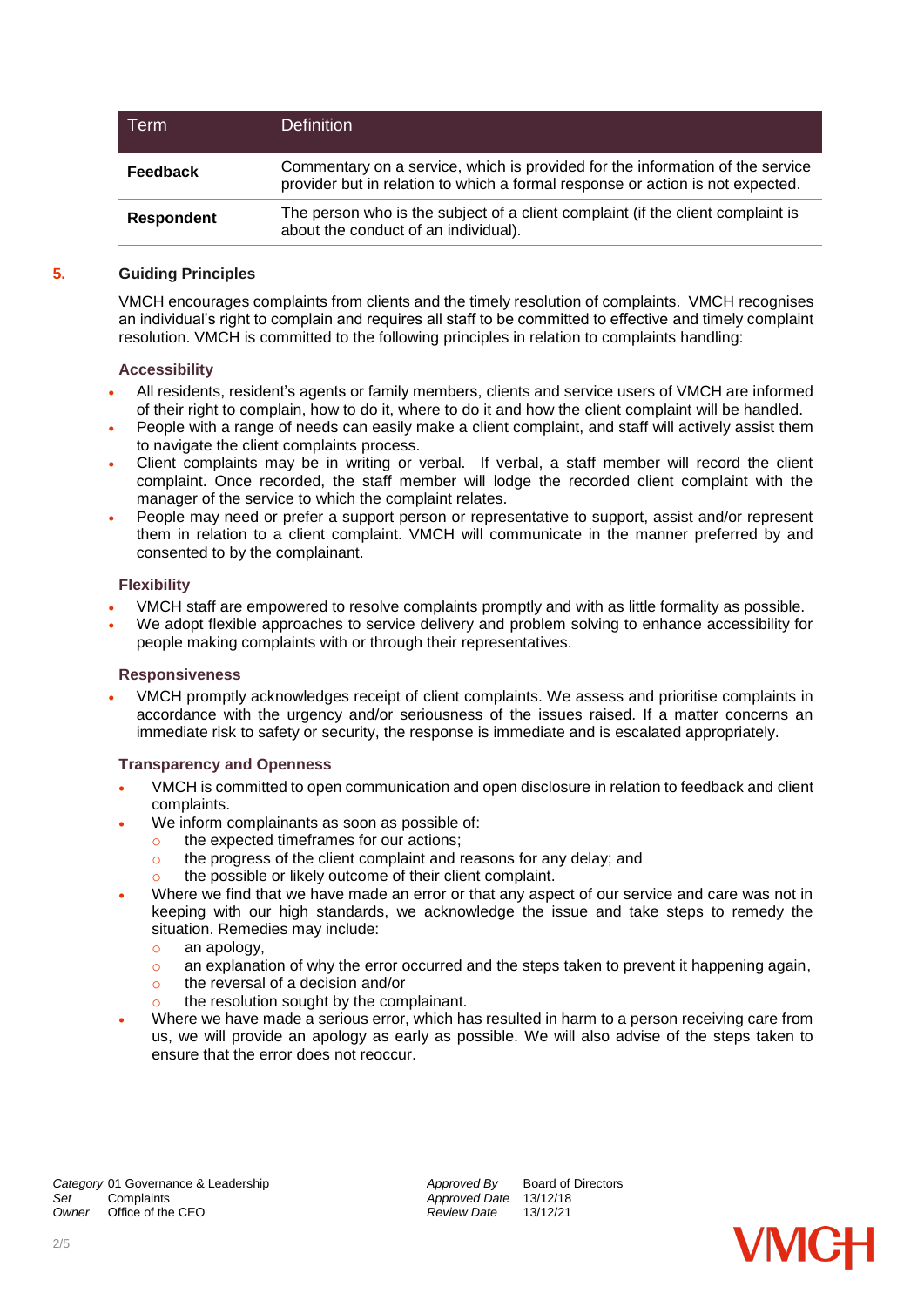# **Fairness**

- VMCH ensures that all client complaints are handled impartially, respectfully and transparently. We address each client complaint with integrity and in an equitable, objective and unbiased manner.
- Conflicts of interest, whether actual or perceived, are managed appropriately. In particular, internal reviews will be conducted by a person with no prior involvement in the matter.

## **Privacy and confidentiality**

- We protect the identity of people making client complaints to the extent possible in accordance with our legal obligations.
- We accept anonymous complaints and address them to the extent possible.
- Information gathered in order to respond to a client complaint will only be used to deal with the client complaint or to address systemic issues arising from the client complaint on a need-to-know basis.
- Client complaints data provided to regulators or external bodies or for reporting purposes will be de-identified.

## **No detriment**

 VMCH will ensure that people making client complaints are not adversely affected because a client complaint has been made by them or on their behalf.

#### **Continuous Improvement**

- VMCH values client complaints and recognise that acting on, learning from and using client complaint data helps us identify problems and improve services and systems of care.
- VMCH will use the issues raised by and the outcome of all client complaints to identify any areas in which we can improve our services, systems and policies.

## **6. Client Complaint Handling Process Overview**

Each operational area of VMCH has its own client Complaints Procedure. These procedures have been established in accordance with our statutory and regulatory obligations, our contractual obligations, and VMCH's approach to client complaints handling, which is as follows:

#### **Early Resolution**

Clients are encouraged to attempt to resolve issues and concerns directly with the staff member involved or the relevant manager. That employee will assess the client complaint and attempt to resolve it as quickly as possible.

#### **Serious or Unresolved Client complaints**

Where the matter cannot be addressed via informal means, or if the subject matter of the client complaint makes it unsuitable for informal resolution (for example if it involves an allegation of serious misconduct or unlawful activity), the complainant may make a complaint to the General Manager in the relevant service area.

The General Manager will assess the client complaint and attempt to resolve the issue. This may require data-gathering, fact-finding and/or arranging for the client complaint to be investigated by an appropriately skilled and independent investigator.

The complainant will be advised of the outcome in writing.

#### **Internal Review**

If the complainant is unhappy with the process or outcome, they can request an internal review. This will be conducted by one of the General Managers (GM) in an area separate from the one in which the client complaint arose or the CEO. The General Manager or CEO may refer the conduct of the investigation to an external investigator who will make recommendations to the GM or CEO. The GM or CEO who will make the final decision on the client complaint.

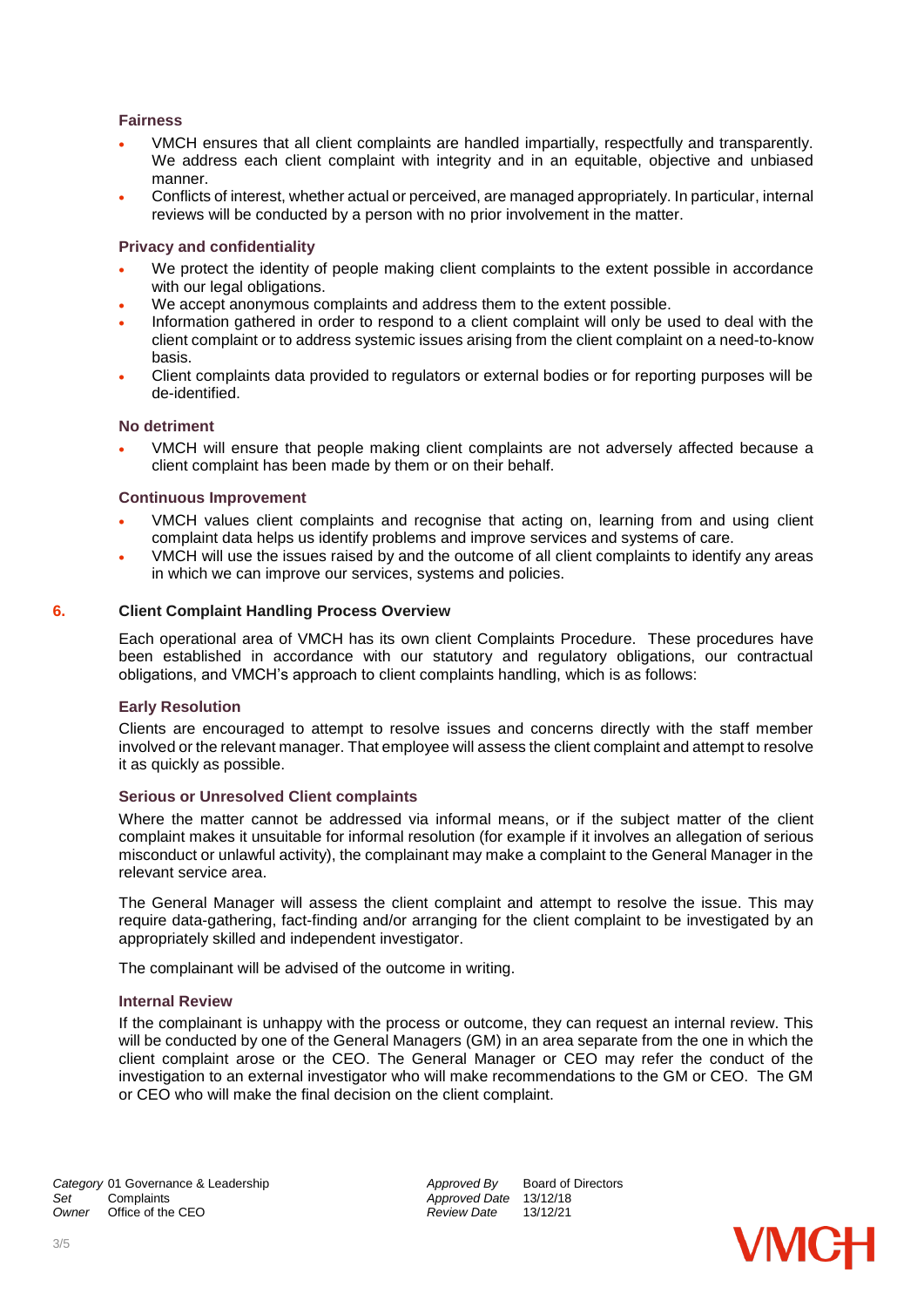If the internal review is conducted by a GM, the GM will inform the CEO of the review. The CEO will inform the Board Chair of the review. If appropriate the Board Chair will inform the Archdiocese of the client complaint and review.

## **Access to External Review**

If the complainant is unsatisfied with the outcome of the internal review, they will be informed of the available external review options. It should be noted that Complainants are may be able to accesses external complaint options at any point in time.

## **Client complaints direct to the CEO or Chair**

If client complaints are received by the CEO, the CEO will:

- investigate the complaint and provide a written response to the complainant;
- refer the complaint to the relevant General Manager for investigation to provide a written response to the complaint; or
- retain an external party to investigate the complaint and following receipt of the recommendations from the investigation, provide a written response to the complaint.

If client complaints are received by the Chair, the Company Secretary (on behalf of the Chair) will:

- investigate the complaint and report to the Chair on the findings of the investigation;
- provide a written response to the complainant on the Chair's behalf;
- refer the complaint to the relevant General Manager for investigation to provide a written response to the complaint; or
- retain an external party to investigate the complaint and following receipt of the recommendations from the investigation, provide a written response to the complaint on the Chair's behalf.

The Chair will advise the Board of the client complaint and the results of the investigation and recommendations.

# **7. Related Internal Documents**

- [Choice and Control Policy](https://vmch.sharepoint.com/:b:/r/sites/theHub/PMS/Policies/Choice%20and%20Control%20Policy.pdf?csf=1&e=10tVmA)
- [Employee Grievance Procedure](https://vmch.sharepoint.com/:b:/r/sites/theHub/PMS/Procedures/Employee%20Grievance%20Procedure.pdf?csf=1&e=DOfELb)
- [Protected Disclosure Policy](https://vmch.sharepoint.com/:b:/r/sites/theHub/PMS/Policies/Protected%20Disclosure%20Policy.pdf?csf=1&e=NddcdH)
- [Client Complaints Procedure Community and Disability Services](https://vmch.sharepoint.com/:b:/r/sites/theHub/PMS/Procedures/Client%20Complaints%20Procedure%20Community%20and%20Disability%20Services.pdf?csf=1&e=Kxqj6b)

# **8. Key Legislation, Acts, Standards**

- [Aged Care Act 1997 \(Cth\)](https://www.legislation.gov.au/Details/C2017C00241)
- [Aged Care Quality Standards](https://agedcare.health.gov.au/quality/aged-care-quality-standards)
- [Complaints Principles 2015 \(Cth\)](https://www.legislation.gov.au/Details/F2018C00377)
- [Commissioner Principles 2015 \(Cth\)](https://www.legislation.gov.au/Details/F2015L02127/Explanatory%20Statement/Text)
- [Quality of Care Principles 2014 \(Cth\)](https://www.legislation.gov.au/Details/F2014L00830)
- [Retirement Villages Act 1986 \(Vic\)](http://www.legislation.vic.gov.au/Domino/Web_Notes/LDMS/LTObject_Store/LTObjSt5.nsf/DDE300B846EED9C7CA257616000A3571/ADC4EEDF9A9F8867CA25781000141D2A/$FILE/86-126aa064%20authorised.pdf)